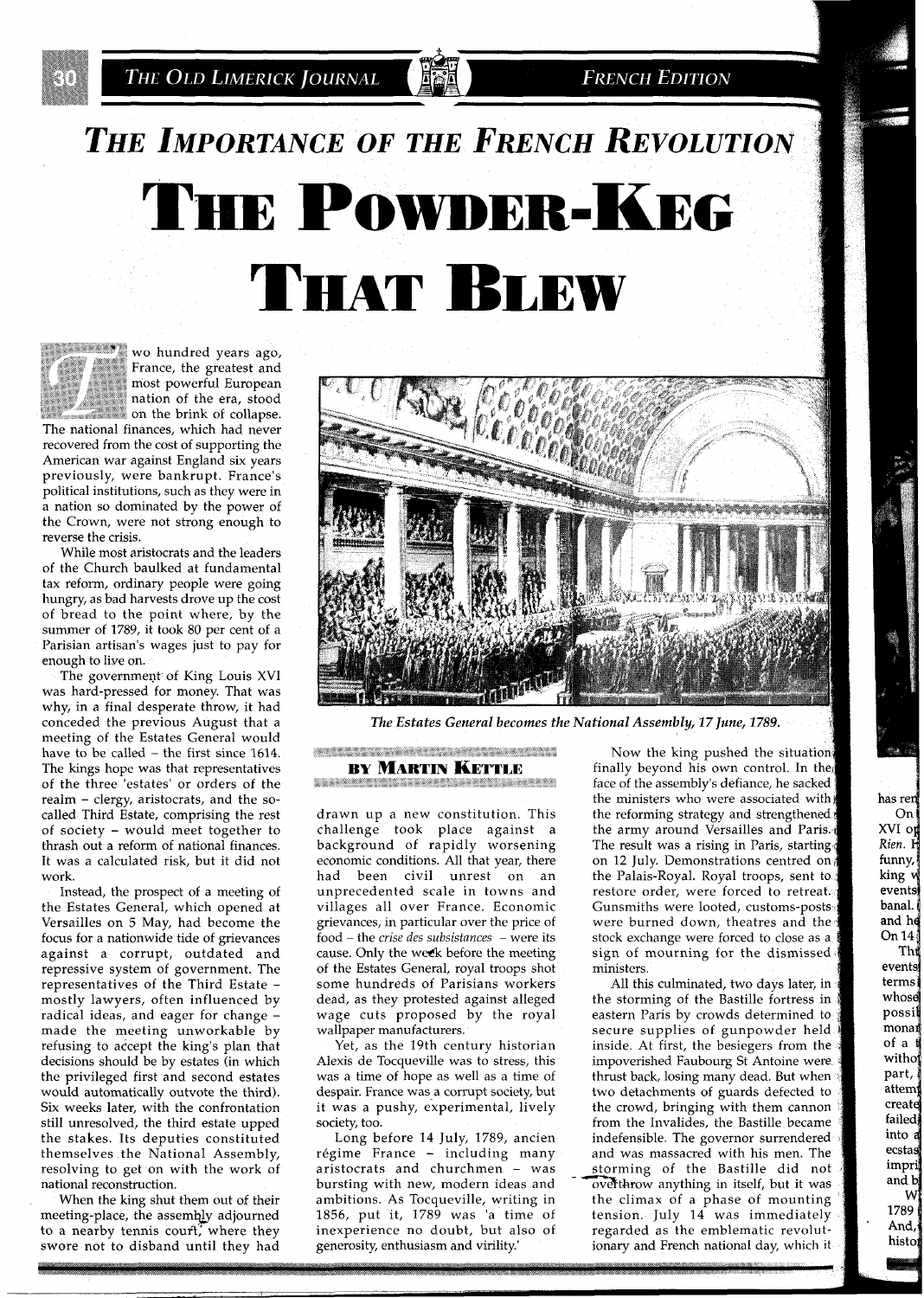



has remained ever since.

m he. эd th .d s. ιg m  $\mathbf{c}$  $\mathbf t.$  $ts$ ιė a d

n n  $\mathbf{o}$ d ė ė 'n

On the evening of July, King Louis XVI opened his daily diary and wrote: *Rien.* Historians have always found this funny, and have used it to argue that the king was hopelessly out of touch with events. In fact, the explanation is more banal. Louis was a passionate huntsman, and he used his diary to record his kills. On 14 July, he had no time to hunt.

Three days later, the king bowed to events. He came to Paris to try to make terms with the capital and with those whose revolution had now destroyed the possibility of continued absolute monarchy in France. It was the beginning of a two year period during which, without great enthusiasm on the king's part, politicians from the social elite attempted to stabilise the revolution and create a constitutional monarchy. They failed, and their failure launched France into a period of unforgettable fear and ecstasy, desperation and sublimity, which imprinted itself on the European world and beyond for generations.

When the Bastille fell, the people of 1789 knew it was an.important event. And, unlike some of today's over-clever historians who think they know better,

they knew it was a revolution. All over the world, but most of all in France, contemporaries recognised, most of them astonishingly quickly, that the French Revolution of July, 1789, was a turningpoint in human history. In neighbouring nations, it immediately provoked intense enthusiasm. It was, said Charles James Fox, simply the greatest event in the history of the world. It was so wonderful, wrote George Washington, that it was hard to register the fact of what had happened. And as William Wordsworth put it, 'Bliss was it in that dawn to be alive; to be young was very heaven.'

It is said that the habits of the philosopher Immanuel Kant were so regular that the citizens of the small Prussian town of Koenigsberg would set their watches by the meticulous predictability of the great man's afternoon constitutional. When Kant failed to take his customary stroll through the town, the Koenigsbergers knew that something quite world-<br>shattering must have happened. They were right. That morning, news had arrived from Paris of the fall of the codification of laws, its metric systems of Bastille. measurement and it administrative

preoccupied with disputing what exactly it was that changed, and some of them

occasionally lurch into the belief that, beneath the surface drama, nothing fundamental really shifted. That was not what people thought at the time. Even Edmund Burke, who hated what had happened, wrote his *Reflections on he Revolution in France* precisely because he feared that civilisation as he imagined it was in danger of disappearing into the chasm opened up by the fall of the Bastille.

In July, 1789, standing considerably closer to events, the Duc de la Rochefoucauld-Liancourt had turned to King Louis XVI at the Palace of Versailles and said: 'Sire, this is not a riot, it is a revolution.' His judgement echoed down through the minds of future generations of Frenchmen, so much so that when, 41 years later, in 1830, the restored Charles X asked the military commander of Paris, Marshal Marmont, how seriously they should take the fresh rising in the capital, Marmont replied with those self-same words of de Liancourt. Charles took the hint, and fled abroad. Louis XVI was not so perspicacious.

The French Revolution dominated the politics of the 19th century, rather as the Russian Revolution has dominated the 20th. It gave the world an example of the transforming power of ideas and people which affected all subsequent French history, as well as most of Europe and much of the world far beyond. When the late premier of China, Zhou en-lai, was asked what he thought was the importance of the French Revolution, he replied: 'It is too soon to say.'

France provided the ideals, the vocabulary and the mythology of liberal and revolutionary politics for generations. Sometimes, these were conflicting ideals. The constitution of 1791, for instance, was a much less democratic document that the Jacobin constitution of 1793, and neither of them gave the vote to women at all.The French Revolution was therefore a bit of a bran-tub for posterity, out of which it was able to pick the principles and the characters it liked best, sometimes without too much regard for consistency. That process started early, and is nowhere better exemplified than in the figure of Napoleon Bonaparte, who embodied both the revolution and its suppression.

From the start, the French Revolution was ecumenical. It offered itself to the world as a dethroner of kings and tyrants everywhere. In so doing, it unleashed the forces of progressive nationalism upon every continent of the world. Since then, every people yearning to be free has looked to the democratic principles and popular icons of the French Revolution for the basis of their own.

 $-$ So France gave the world its constitutional models, its modern Historians two centuries later are structures. In seeking to create a new

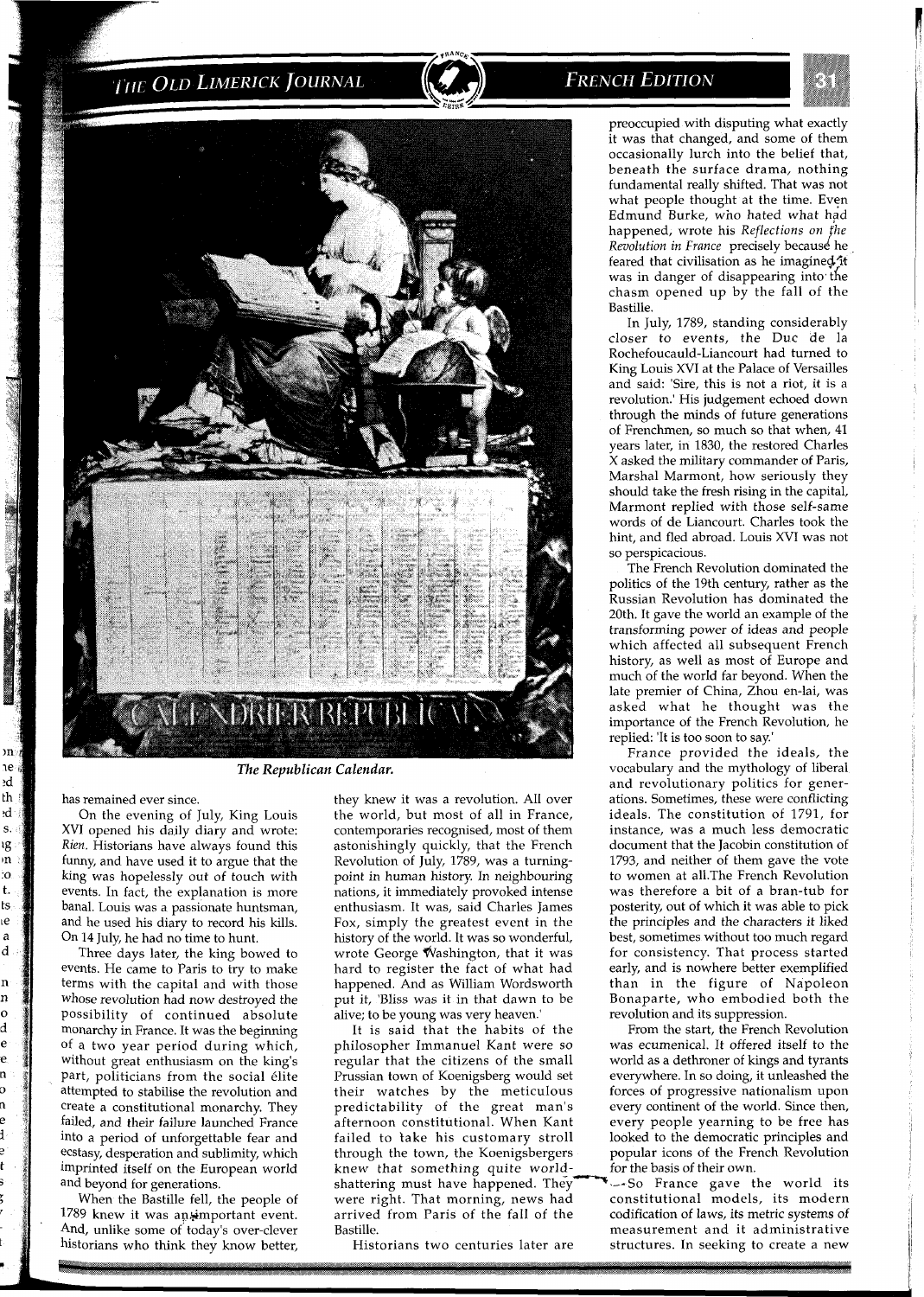world, based on nature, reason and classical ideals, it sometimes stretched too far ahead of popular tolerance. Its attempts to recast the calendar and to eradicate the influence of the church failed. But its legacy-is vast, in terms of big ideas and in terms of their everyday representation in things like tricolour national flags, words like left and right and, for France, the most famous national anthem in the world, Rouget de Lisle's Marseillaise.

It was not just one revolution among many. At various times, historians have tried to 'place' it in convenient categories like 'de'mocratic revolutions,' along with, notably, the American Revolution of 1776-83. But this is to deny the French Revolution its place as the detonator and inspiration of other movements and, most important, to under-estimate the vast importance of the violent social upheavals in France ushered in by 1789. Though much of it was retrieved by the counter-revolution of 1795-9 and by Napoleon, the French Revolution blew great holes in the boundaries of the politically possible.

Yet who revolted-and against whom or what? What did the French Revolution achieve for France and its people? It is easy to see parts of the answer, but much less easy to give an authoritative profit and loss account.

Absolute monarchy was certainly overthrown in 1789. The monarchy itself was abolished three years later, and Louis XVI was executed in January, 1793. Yet monarchy was not replaced by democracy, let alone by democracy in any modern, one-person-one-vote sense. Nobody, after all, was more absolutist than Bonaparte; meanwhile France had a king again in 1815, and neither republicanism nor manhood'suffrage was secured in France until 1870.

Many of the powers of the Church were swept away too. Its lands were nationalised and then auctioned off. Its taxation powers were abolished. Freedom of religion was declared and first Protestants and then Jews were given civic and religious equality. Much education was secularised. Under the Jacobin republic, attempts were made to establish a state cult of reason and, in many parts of France, a wave of 'dechristianisation' was encouraged.

Yet it didn't last. In large parts of the south and west of France, the Church had anyway never been dislodged.

Under Napoleon it was reestablished, and under the restored Bourbons the Church became one of the most powerful reactionary institutions in the nation. True, the Revolution bequeathed secular and anti-clerical traditions to the French left which it has never lost (the political left/right map of France today still bears its imprint) and one of its most important legacies was the institutionalisation, of the local schoolteacher as the republican enemy of the local priest. But again this process

had to wait for the Third Republic to bring it to fruition.

Yet it is hard to pin one convenient label on the jumble of conflicting economic, social, and political interests which survived. The Revolution certainly did not transform France into either a capitalist economy or into a society dominated by the industrial bourgeoisie. If it saw the emergence on to the historical stage of the poor and low-born, the menu peuple, as temporarily equal political players - which it did - this is not the same thing as the historical debut of the 'working-class' in the late 19th century sense. The Revolution, even in its most radical phase, banned trades unions (under the 1791 loi le Chapelier). The Revolution was a mass experience, but it was the experience of a nation, or people, rather than a class, refracted through very individual, familial and parochial preoccupations. Indeed, the legacy of the Revolution on the land, where feudal power was based, was of a mass of often quite wealthy small peasant proprietors, with consequences for French and European Community politics that can be seen to this day.

When people think about the French Revolution today, they think either of the events of July, 1789 or, more likely, of the period known by historians as the Republic of the Year 11.

This was the most intense phase of the Revolution, and it lasted from the introduction of the radical constitution of June, 1793, until the overthrow of Robespierre on 9 Thermidor of Year 11 (in the revolutionary calendar, July 1794). It is the phase which is still most frequently perceived in the way that conservatives have always presented it, as the era of the Jacobin Terror. In this version of these climactic months, a doctrinaire Revolution, blinded by blood, devoured itself and its finest sons, notably the supposedly moderate Danton, to the accompaniment of the ever more frequent hiss of the guillotine. A fanatical clique, directed by the repellent, sanctimonious figures of Robespierre and Saint-Just, destroyed the ideals of the Revolution when,they abolished justice in the Law of 22 Prairial, Year 11. Thermidor was therefore the inevitable and desirable response to the Terror. The Year **I1** is a parable on the dangers of revolution.

There is a quite different way of looking at the Year 11, less fashionable in counter-revolutionary Britain, but enormously influential in France to this day. In this alternative version, the Jacobin Republic is the heroic and terrible first attempt to create a people's republic. It is a phase of desperate sacrifice and heavenly aspiration whose gains-among them the democratic Constitution of 1793, the Law of the Maximum, the redistributive Laws of Ventose, and the freeing of the colonial slaves-are the agenda of the people everywhere. It is the era in which the

### **FRENCH EDITION**

ordinary people, in the shape of militant sans-culottes of the Paris section first take the modern political stage. defence of the Revolution was supreme necessity, justifying the Terror least in principle. Thermidor therefore a catastrophe, ushering if wreaking of revenge every bit as crue the Terror itself.

War revolutionised the Revolution had started in 1792, but it reached greatest intensity as and because Jacobins became supreme. The attempt roll back the military forces of counter-revolutionary alliance of  $\frac{2}{3}$ crowned heads of Europe was Revolution's greatest challenge. It w achieved through a super-human 'to war' effort by a citizen army which flu back every attack made by professional soldiery of Englan Austria, and the German principalities.

But it also triumphed because th Republic retained popular support un late in the most testing hours. It has after all, no other legitimacy that the The Jacobins brought efficiency, a stead currency and, by means of price an wage controls, economic stability-all sharp contrast to the regimes which preceded and succeeded them. Robespierre's time,' a carpenter name Richer reminisced in 1795, 'the bloo flowed and there were no brea shortages.

This achievement seared European history for a generation. 'Do you kn what kind of government wa victorious?' asked Jeanbon St André i 1813 as the German armies closed of Napoleon's exhausted nation. government of passionate Jacobins in r bonnets, wearing rough woollen cloth wooden shoes, who lived on si bread and bad beer and went to sleep on a mattresses laid on the floor of meeting-halls, when they were too to deliberate further. That is the ki men who saved France.'

last c Cobb Schar most Revol Th whic espec socia speal overt lande centu mark politic seven eighte Th Jules and al anti-c França the ca humat the Eri 'Revol battle total transc the Re Lost'. Wi eventy of 19 harde precis nation

It was a violent age'and the price salvation, the Jacobins agreed, was the Terror. But Thermidor did not put an e to violence; on the contrary. In provin France, the horrors perpetrated by revolutionaries before Thermidor in Vendée were matched by the horrors perpetrated by the counterrevolutionaries up and down the Rhone valley after it. Throughout France, the loyalties, treacheries and enmities of the Year II echoed long into the nineteenth century.

No historical event has generated as much literature as the French Revolution.<sup>1</sup> The subject remains central to the way that the French people see themselves, and many of France's greatest historical and political writers have been drawn to Whie on it.

Interest abroad has been scarcely less intense. From contemporaries like Edmund Burke and Tom Paine, through Thomas Carlyle, Bronterre O'Brien, Charles Dickens, and Lord Acton in the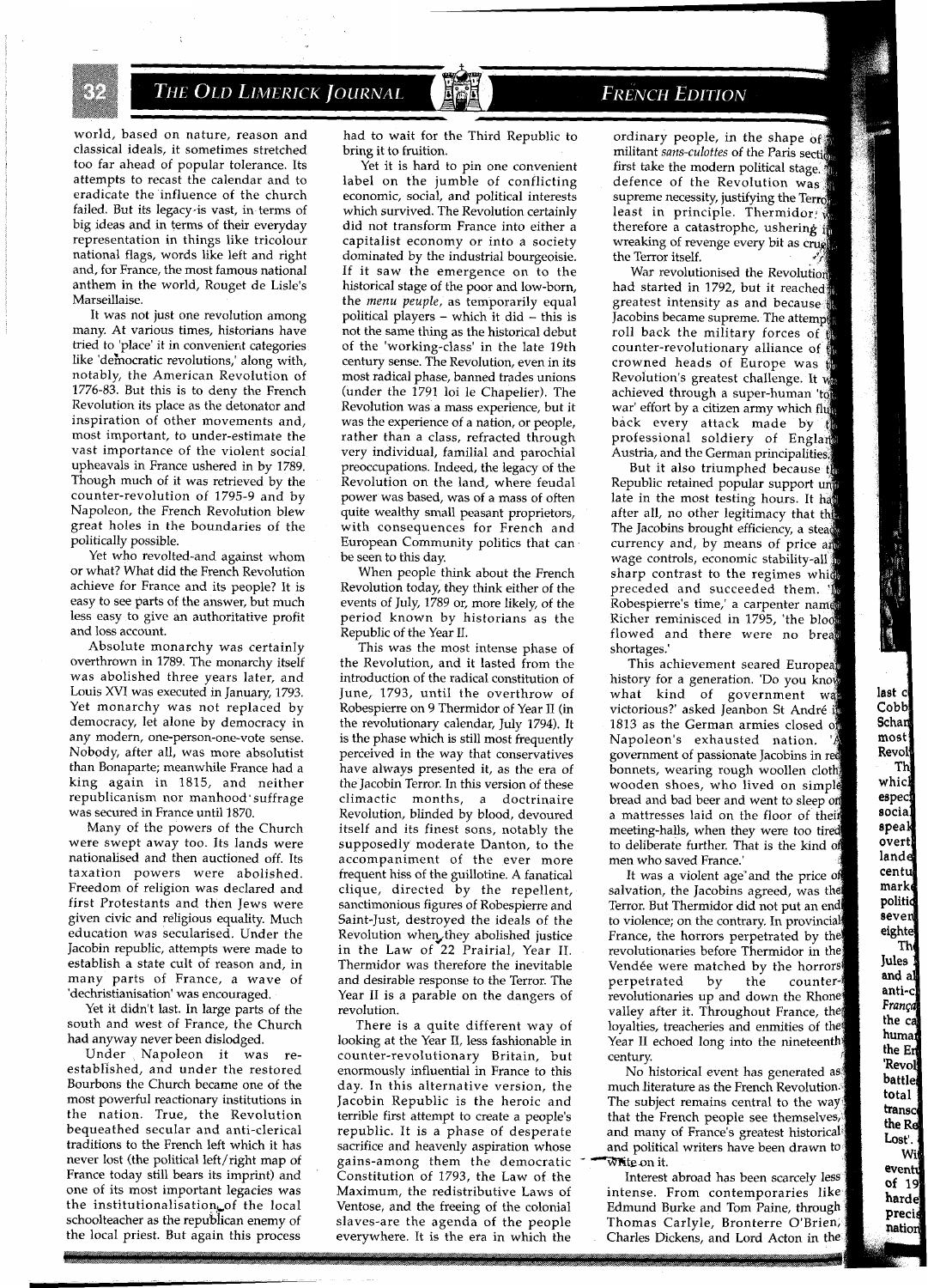

The overthrow of the monarchy, 10 August, 1792.

\*\* **Ref. century, to Jacob Talmon, Richard bb, Alfred Cobban, and Simon** thama in our own time, some of the **fost** important writings on the **wolution** have been in English.

e dominant view of the Revolution emerged down the years, **apecially** in France, was that it was a **social revolution in which, broadly speaking, the urban bourgeoisie deerthrew** the feudal powers of the<br>**lended** aristocracy. A growing 19th **contury** tradition believed that this<br>**marked** it out from the more limited **Altical** or constitutional revolutions of<br>Wenteenth century England and

**dighteenth century America.**<br>**The central figure in this process was**<br>**Mies Michelet, author of the adulatory** and almost religious (though it is highly **inti-clerical**) *Histoire de la Révolution*<br>*<i>imagise*. Michelet saw the Revolution as **he catharsis of French, and therefore, Inman** history. In Michelet's view, writes the English historian Norman Hampson, **evolutionary** conflicts were Manichean ttles between the representatives of **tal** good and absolute evil, that **hiscended** history itself; the history of **Revolution** became a kind of Paradise

se:<br>**With the rise** of French socialism and,<br>**Intually** with the Bresian Broadwigh **Intually,** with the Russian Revolution 1917, the tradition of Michelet dened into something much more **Else.** Taking Marxism and French<br>**Cise.** Taking Marxism and French **CONTRAINS MATXISM and French**<br>**Onalism** as its twin inspirations, this new phase of the tradition insisted more that ever on the social class conflict of the Revolution.

Stretching from Albert Mathiez at the start of the century, through Georges Lafebvre in the mid-century, to Albert Soboul in the 1960s, it was particularly associated with the rise and fall of French communism. Inevitably, it became increasingly partisan on behalf of the Jacobins in general and of Robespierre in particular, and it pioneered research into the sans-culottes and the concerns of the revolutionary crowd, whom it identified as a kind of embryonic working-class movement. Like the French communists, the Lefebvre tradition reached its greatest point of influence in the 1940s and 1950sand, again like them, it continued to dominate progressive French thinking until it cracked under the libertarian and iconoclastic strains of 1968.

Since then, the hegemony of this analysis, sometimes parodied as the 'authorised version' has been seriously challenged. A different tradition, deriving in part from basically anti-Jacobin writers like Burke, Tocqueville, and Taine has come to the fore, disputing the sharp categorisations of the pre-Jacobin tradition, challenging the assumptions of the apologists for the  $\frac{1}{\sqrt{2}}$  of the French Revolution.<br>Year II, demanding a new vocabulary to  $\frac{1}{\sqrt{2}}$  Or do they? Different supporters of deriving in part from basically anti-<br>
Yacobin writers like Burke, Tocqueville, little of its power to shake and inflame.<br>
and Taine has come to the fore, disputing Three words emblazoned on public<br>
the sharp categorisatio replace abused terms like 'bourgeois', the Revolution believed different things emphasising the vigour of ancien régime at different times and the period from emphasising the vigour of ancien régime at different times and the period from<br>France and the continuities of French 1789-99 was a period of dizzying changes France and the continuities of French history. in the forms and principles of French

Writers like Jacob Talmon and Alfred Cobban have gradually gained in influence as the old traditionalists have declined. Both in France and Britain, where Richard Cobb has been particularly influential, historians have concentrated more on the local and specific aspects of the revolution, concentrating on ordinary experience and 'mentatités'.

**FRENCH EDITION** 

'The French Revolution is over', wrote the influential historian Francois Furet in 1978. He meant that the old need endlessly to refight the political battles of the past has ended.

This year, though, France has been full of such revivals, with Vendèens refusing to participate in celebrations which ignore the massacres of their ancestors, with the communist mayor of Thionville creating a storm with his proposal to erect France's first statue of Robespierre and, not least, endless skirmishing by the political parties over the form of this year's events. As it approaches the start of its third century, the volcanic French Revolution has lost little of its power to shake and inflame.

Three words emblazoned on public buildings throughout France - Liberty, Equality, Fraternity – embody the ideals of the French Revolution.